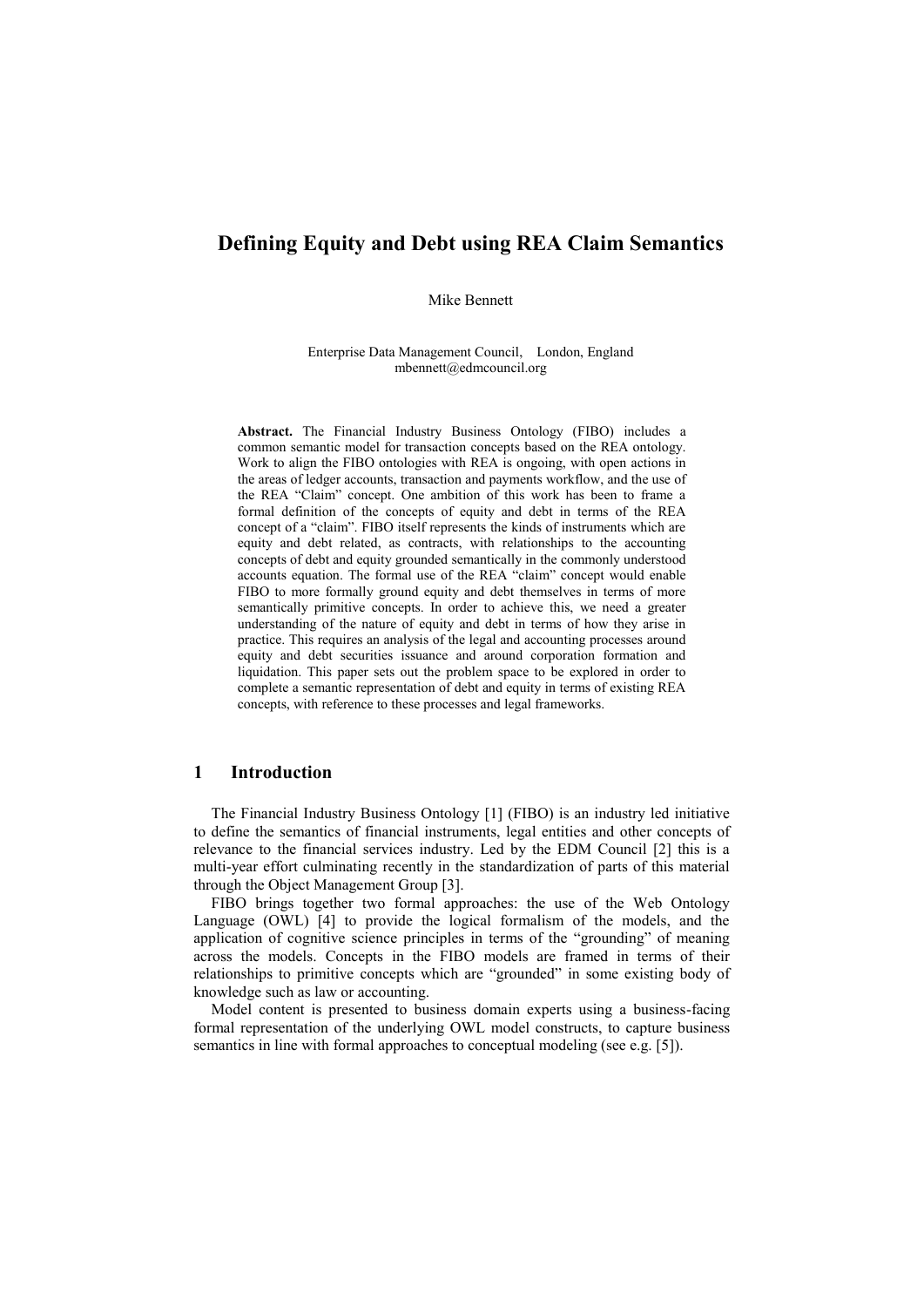A necessary by-product of this approach is the need to model common archetypical concepts and the relationships which necessarily apply among them. Such concepts include contracts, commitments, legal entities, transactions and accounting concepts. To this end, a large part of the FIBO conceptual modeling effort has gone into formally adopting the concepts in the REA ontology [6] and framing these in terms of the broader abstractions of the FIBO mid-level and upper ontologies to frame a kind of foundational business conceptual ontology. Progress on this integration to date is given in a paper presented by the author at VMBO 2014 [7].

The work on integration of REA concepts into FIBO remains incomplete. In particular, there is further work to be done in ledger accounts, transaction and payments workflow, and the use of the REA "Claim" concept. One ambition of this work has been to frame a formal definition of the concepts of equity and debt in terms of the REA concept of a "claim".

#### **1.1 Desired End Point**

The desired end result is set out as follows:

All I really need is the 3rd level, 4th level, 5th level, etc. of an ISA hierarchy that has REA claim as the root and debt and equity as the sole two nodes on the second level. Do you have a top-level classification that divides financial instruments into debt and equity? [8]

FIBO itself provides a hierarchy of kinds of financial instrument, which are defined as kinds of contract. FIBO equity and debt instruments are distinguished in terms of properties which define what is conferred on the holder. These are currently grounded in the commonly understood meanings of these terms in book keeping.

It should be possible to use the REA Claim concept to further define what equity and debt mean. This paper sets out the further research to be done in order to model equity and debt formally in terms of REA claims and in line with the existing usage of REA concepts in FIBO.

## **2 Equity and Debt**

Equity is not symmetrical with debt. Debt represents a commitment by the borrower to make some payments of interest and to pay back the capital advanced by the lender. Equity represents no such commitment and there is only movement of funds in the event that the entity is wound up.

The nature of the claim which the equity holder has on the entity is therefore very different to that which a debt holder has, and these are realized in different time frames and under different conditions. In order to understand whether there is a common concept for equity and debt we need to look at two aspects of these:

- 1. The processes by which equity and debt instruments are created;
- 2. The processes around the creation and dissolution of legal persons.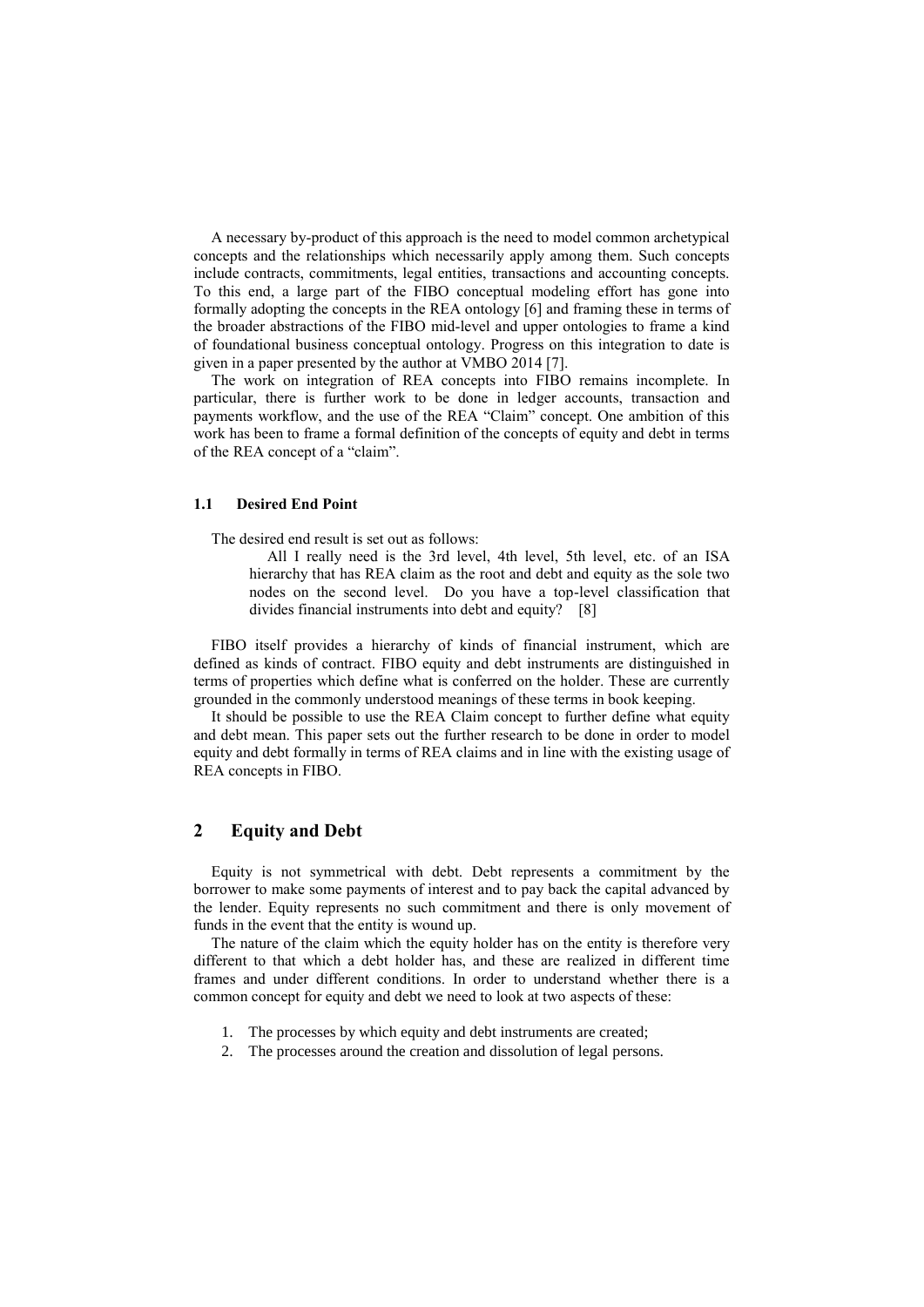An ideal outcome would be if, after investigating these matters, some term common to both turns out to be synonymous with REA Claim.

#### **2.1 REA Transactions**

A transaction is defined as the exchange of two sets of commitments between two parties. Many "over the counter" financial instruments may be framed in terms of two mutually agreed commitments to make cash payments, for example at different rates of interest, in different currencies or calculated with reference to market indices, the values of stocks, commodities and so on. In this way the entirely of the derivatives market can be represented using the REA concepts of "Commitment" along with transaction, agreement, REA "Event" and so on. This approach can be extended to debt.

#### **2.2 Debt and Debt Securities Issuance**

Debt can be framed in terms of the REA terms already represented in FIBO. The lender commits to making an immediate payment of some capital amount, and the borrower commits to a series of payments of interest along with the repayment of that capital amount at some future time, or in increments leading up to that time. This is true of all debt whether it takes the form of a loan or of a debt instrument.

In the securities markets for debt, there are two kinds of transaction, both of which can be framed using REA concepts. The primary market refers to the initial debt transaction in which some borrower (the issuer) agrees to take on the commitments to pay interest and to repay the capital amount, while some other party takes on the role of the lender.

The secondary market is where debt securities, being negotiable financial instruments, are freely bought and sold by interested parties. The transactions by which a debt security is bought and sold may also be described using REA terms, but in this case the "Economic Resource" is the holding of the lender's side of the primary market transaction.

### **2.2 Equity and Equity Securities Issuance**

Equity securities are traded in the secondary market in a similar way to debt securities. In both cases the security is itself seen as an economic resource because of the value it represents. However equity is not one side of a primary market transaction and so there is no REA-described transaction underlying the share. Equity does not represent a claim against an entity, but an ownership interest in that entity.

Equity is created when a legal person is brought into existence by the operation of some statute. The legal person continues to exist by virtue of the existence of that equity until it is wound up. When an incorporated entity is wound up, the holders of equity have some claim on the entity. These claims typically have a lesser precedence than the claims of debtors, including trading debtors and the holders of debt including that which was issued as debt securities.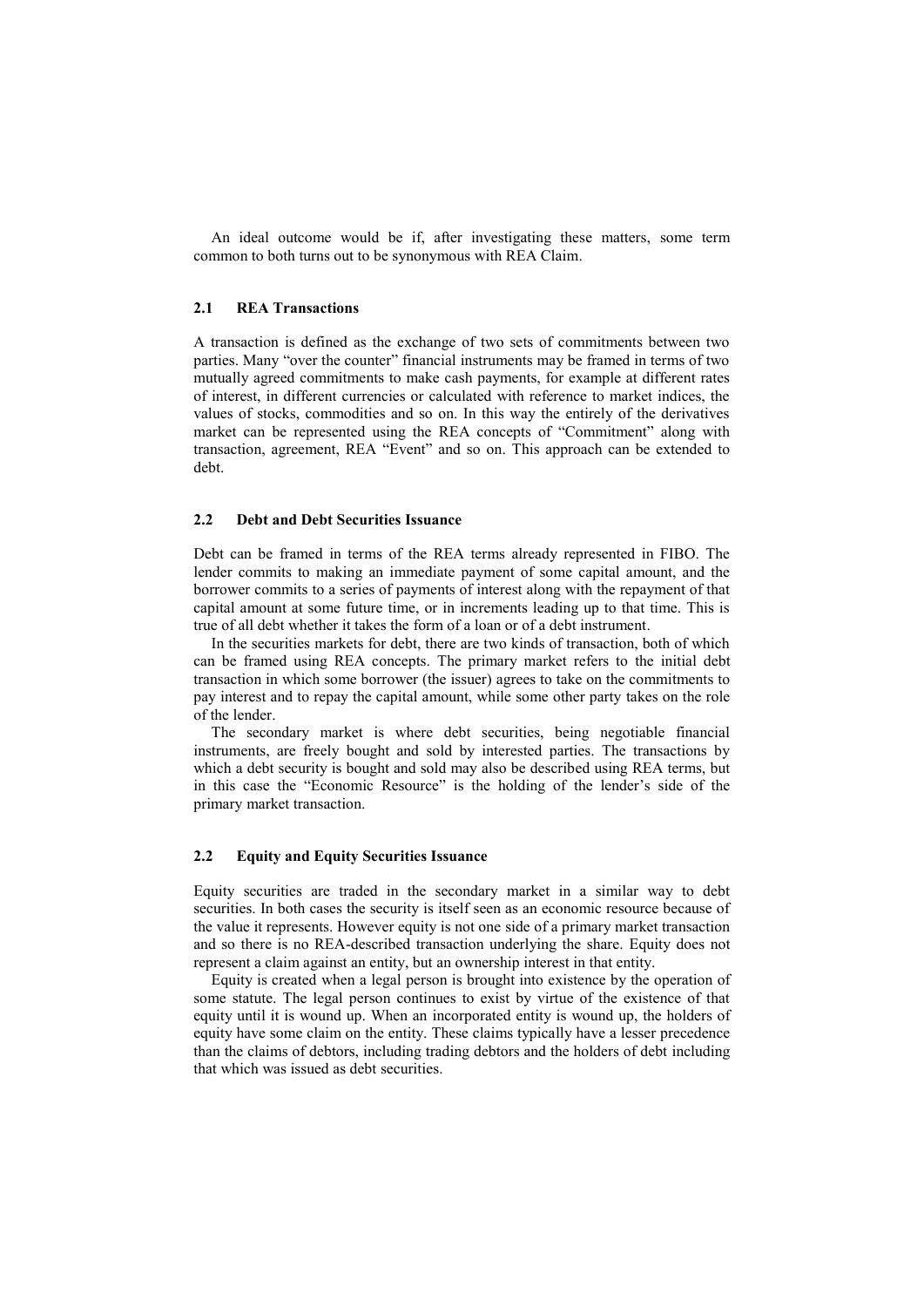## **3 Finding a Common Concept**

Is there a common concept which is ancestral to equity and debt? Equity and debt are both things which a negotiable security bundles up into an Economic Resource, but their meaning is not related the issuance process itself.

#### **3.1 Legal Terms: "Chose in Possession" and "Chose in Action"**

The Law Dictionary is an on line resource based on Black's Law Dictionary 2nd Edition [9]. This resource provides definitions for two related terms: "Chose in Possession" and "Chose in Action". These are defined as follows (ellipses replace references to legal sources):

**Chose in Possession:** "A thing in possession, as distinguished from a thing in action. … Taxes and customs, if paid, are a chose in possession; if unpaid, a chose in action. …" [10]

**Chose in Action:** "A right to personal things of which the owner has not the possession, but merely a right of action for their possession. … A right to receive or recover a debt, demand, or damages on a cause of action ex contractu, or for a tort connected with contract, but which cannot be made available without recourse to an action. … Personalty to which the owner has a right of possession in future, or a right of immediate possession, wrongfully withheld, is termed by the law a 'chose in action.' …"

Chose in Possession clearly defines something which is possessed at the present time and therefore does not represent any kind of claim. It is not clear whether chose in possession would include equity held in an entity.

The definition for Chose in Action comprises two separate sentences, each of which seems to define a different kind of chose in action. These appear to correspond to the kind of thing of which debt is a type, and possibly the kind of thing of which equity is a type. Equity is a right of possession in the future (in the event of the liquidation of the company in which the shareholder holds some equity).

### **4 Questions and Further Research**

The legal definitions for chose in action make a good starting point for further research into how debt and equity may specifically be framed. The definition for Chose in Action suggests two sub classes of "Thing", one of which includes debt and the other of which includes equity.

In order to frame these in terms of the FIBO abstractions, the first step is to determine when to model something as an independent thing and when to model it as a relative thing. In the previous work on FIBO and REA integration in [7], the term "Commitment" was framed as an "independent thing". Two "Aspects" of this were